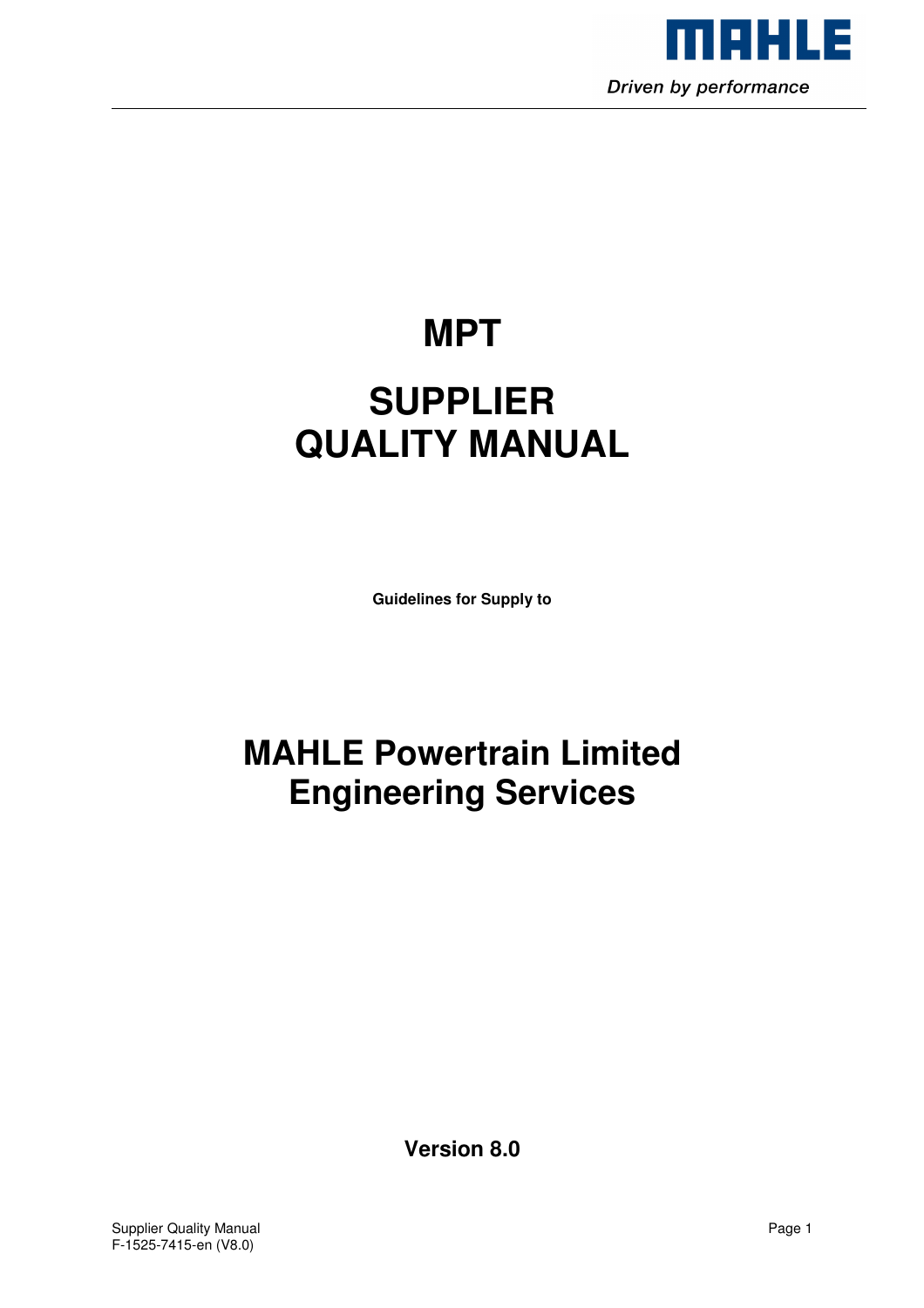

#### **1 Purpose**

This document has been developed to assist our suppliers in the supply of prototype components to MAHLE Powertrain Limited (hereafter MPT) Engineering Services division.

We need excellent suppliers to ensure that we meet the requirements of our customers in all aspects.

#### **2 Company Overview**

MAHLE is a leading international development partner and supplier to the automotive industry. With its technologically innovative products for combustion engines and their peripherals as well as solutions for electric vehicles, the group addresses all the crucial issues related to the powertrain and air conditioning technology – from engine systems and components to filtration to thermal management. The MAHLE Group ranks among the top three systems suppliers worldwide for mobile applications in these sectors. MAHLE products are fitted in at least every second vehicle worldwide.

MAHLE components and systems are also used off the road – in stationary applications, for mobile machinery, rail transport, as well as aerospace and marine applications. The Aftermarket business unit also serves the independent parts market with MAHLE products in OE quality.

In 2016, the MAHLE Group generated sales of approximately EUR 12.3 billion with around 76,600 employees and is represented in 34 countries with over 170 production locations. At 15 major development locations in Germany, Great Britain, Luxembourg, Slovenia, USA, Brazil, Japan, China, and India, about 6,000 development engineers and technicians are working on innovative solutions for future mobility.

MAHLE Powertrain specialises in the design and development of advanced internal combustion engines, hybrid and electric powertrain systems and transmissions. MAHLE Powertrain is engaged in extensive research, focussed on the application and optimisation of new engine, mobility and driveline technologies into cost-effective, production feasible solutions for enhanced efficiency, improved fuel economy and lower emissions.

In addition to the head office in Northampton, UK, MAHLE Powertrain also operates from technical centres in Stuttgart and Munich, Germany; Plymouth, MI, USA; Shanghai, China and São Paulo, Brazil. The UK also includes series production manufacturing sites in Wellingborough.

MAHLE Powertrain has around 400 employees based in the UK and 600 in total worldwide.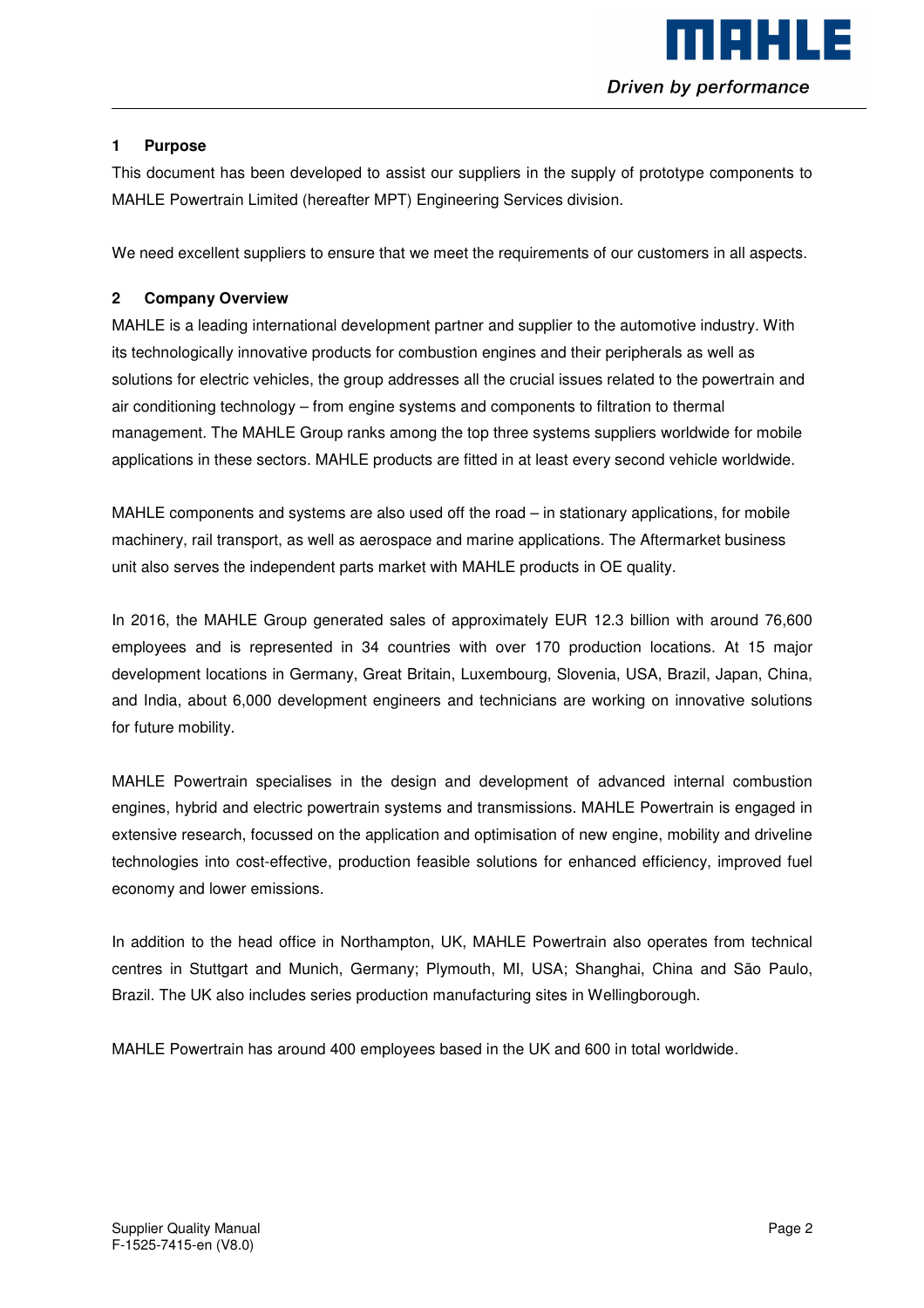

#### **3 Request and Preparation of Quotations**

MPT identifies potential suppliers based upon various criteria including, but not limited to, quality accreditations, capability, capacity, competence, customer base, technical ability, financial stability, competitiveness, strategic fit, market position and environmental awareness.

MPT submits a Request for Quotation (RFQ) to potential suppliers, who are expected to respond with a Response to Quotation (RTQ); Note that MPT is not bound to accept the lowest quote and any supplier costs for the quotation process, will not be defrayed.

Suppliers are expected to carry out a feasibility study and/or a contract review prior to quotation, and identify any issues in meeting contract or drawing requirements, specifications or timing. Evidence of this may be requested by MPT.

#### **4 Supplier Qualification Process**

#### **4.1 Vendor Data Sheet (VDS)**

The Vendor Data Sheet contains the supplying organisation's financial details, identifies key contacts, organisational structure, and quality accreditations held.

#### **4.1.1 Environmental**

MPT is an ISO14001 accredited company, and part of the corporate strategy is to minimise the environmental footprint of global operations.

MPT is further committed to encouraging suppliers to seek accreditation to the ISO14001 standard, or alternatively, develop their own Environmental Management System (EMS) to promote the diligent management of the environmental impact of the suppliers' business operations.

#### **4.1.2 REACH**

Where applicable, MPT suppliers must comply with the obligations established by the latest regulations concerning the Registration, Evaluation, Authorisation and Restriction of Chemicals (REACH) and any amendments thereof.

#### **4.1.3 Modern Slavery Act (MSA) 2015**

Where applicable, MPT suppliers must comply with all legal obligations outlined in the Modern Slavery Act 2015. Suppliers must provide documentary evidence as defined in the legal framework therein to ensure compliance with all slavery and servitude, forced or compulsory labour and human trafficking obligations.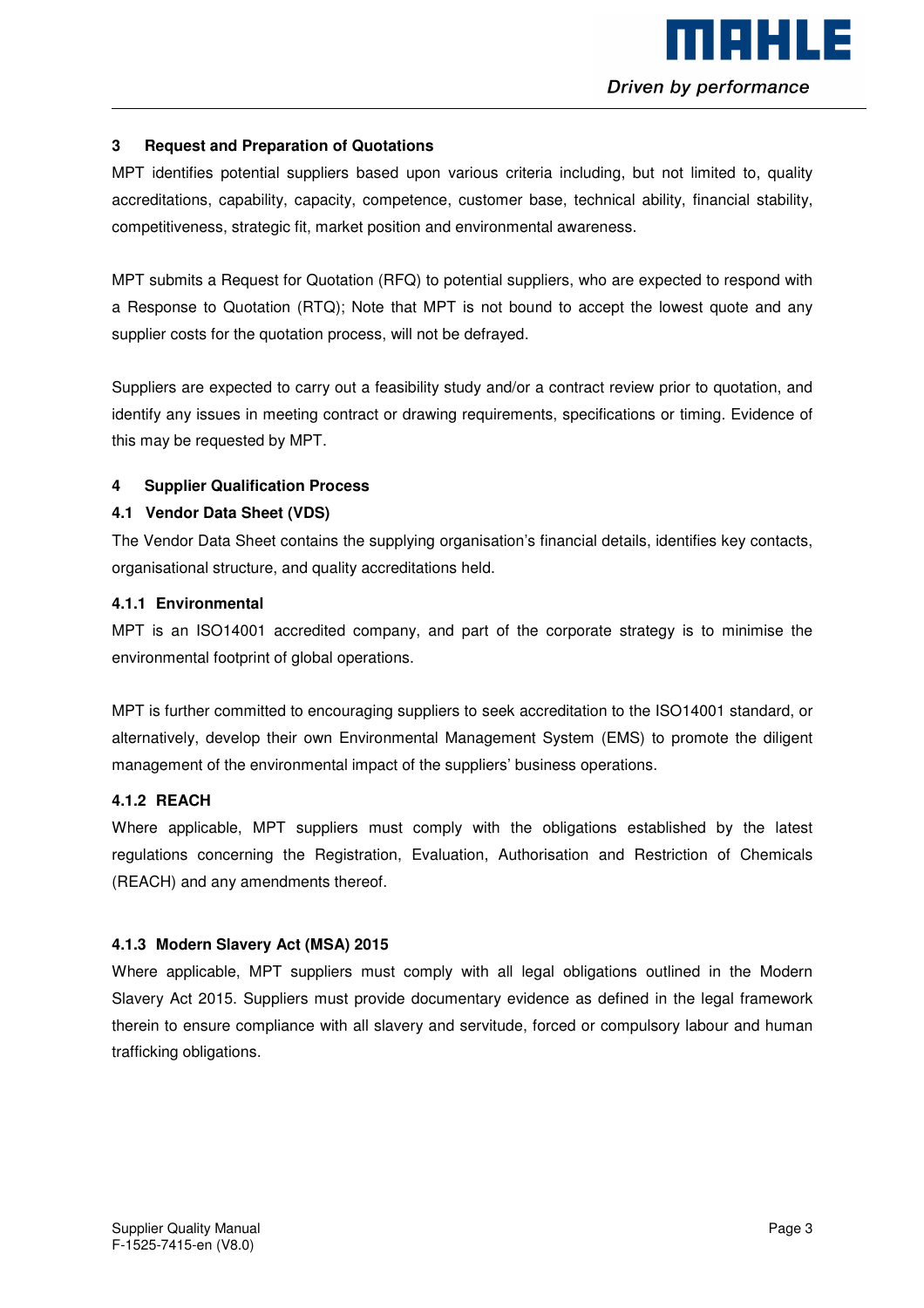

#### **4.2 Confidentiality**

The supplier must keep all information, secure and confidential, that MPT has, or may divulge to the supplier relating to its products or business. The supplier must not disclose any of the information to any third party without the prior written consent from MPT.

Where necessary a Non Disclosure Agreement will be made between supplier and MPT.

#### **4.3 Design Responsibility Agreement**

MPT and the supplier may agree technical and design responsibilities at the start of the project. This agreement may take the form of a RASIC to define clearly the team, work scope and work split.

#### **4.4 Initial Evaluation Audit**

An Initial Evaluation Audit may be conducted to assess potential new or unknown suppliers, new locations and technologies, and where appropriate, the organisation's development and process potential.

The assessment evaluates the competence of the supplier and their staff, in the manufacture of similar products, its supply chain management and its product and process development capabilities.

A positive outcome does not necessarily end with a contract with MPT. However, a negative Initial Evaluation Audit could exclude the chance for nomination.

#### **4.4.1 Process**

The Initial Audit will be carried out by an auditor and may involve specialists from other functions (e.g. Engineering, Purchasing, Design etc.).MPT retains the right to commission MAHLE Group auditors or qualified external auditors.

#### **4.4.1.1 Requirements**

A standard questionnaire will be used to ensure the systematic and repeatable evaluation of suppliers. Each question in the Initial Evaluation Audit is assessed in terms of compliance with requirements and the risk involved.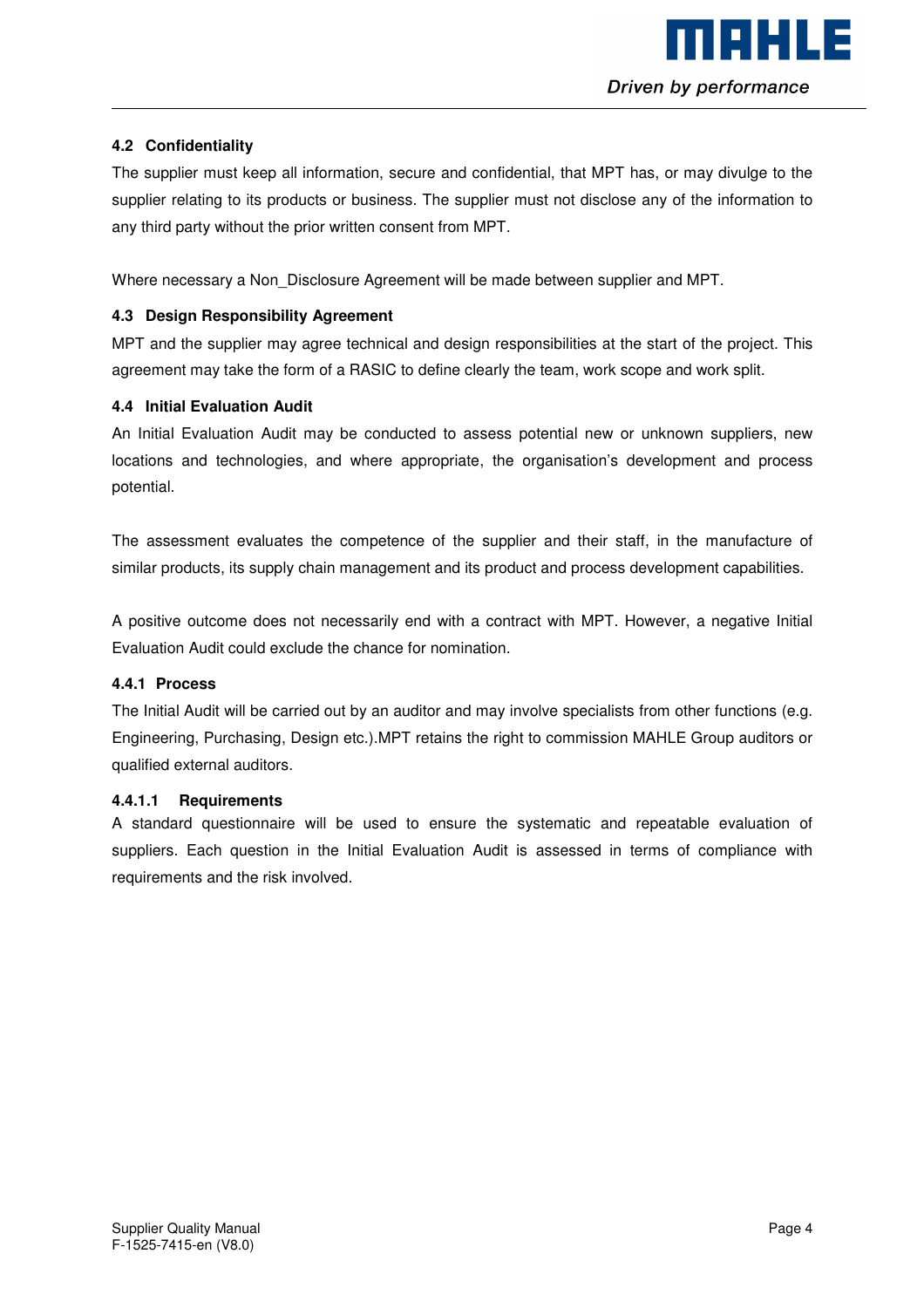

#### **4.4.1.2 Audit Result and Improvement Program**

The report for the Initial Evaluation Audit will be issued to the supplier where possible, on the day of the visit. Where a supplier achieves an acceptable audit score, but there are risks identified from the audit, an Improvement Programme must be provided to the supplier. The supplier must submit to MPT Supplier Quality Assurance (SQA) department the Improvement Programme with a timing plan and follow up actions. In the case of a contract being awarded, the Improvement Programme must be implemented within the agreed deadlines.

The effectiveness of the measures must be demonstrated by the supplier without being requested, through a self-audit to the agreed deadlines and the report submitted to MPT. MPT may also conduct a re-audit if required.

#### **5 Approvals**

#### **5.1 Products**

#### **5.1.1 Prototype Parts Document Requirements (ISIR)**

Unless otherwise agreed, each product batch delivery requires an Initial Sample Inspection Report (ISIR) for one component. In the interest of the environment, these should to be sent in advance via email to MPT SQA, and prior to despatch. Unauthorised delivery ahead of the ISIR Documents, may result in a rejection.

The ISIR Pack must include:

- **Full dimensional report**, detailing and recording the actual results obtained against each drawing characteristic, including drawing notes.
- **Material confirmation,** this may include statements of conformity, certificates of conformity, mill certification or spectrograph results
- **Surface treatment certificates** (where applicable) e.g. heat treatment, plating, etc.
- **Performance test certificates** (where applicable) e.g. pressure test, balancing etc.

Accompanying the ISIR, must be a fully marked up and numbered drawing, cross-referenced to the characteristics detailed within the dimensional report.

Identification (e.g. by label) of the actual component inspected is mandatory, unless batch size is one.

Any characteristic found to be outside of specification must be denoted as such on the ISIR, and contact made with MPT SQA to request approval prior to despatch. Shipment should not occur till approval or otherwise has been granted. See section 5.1.2 for the process to be followed.

MPT can provide example ISIR forms to the supplier for use. However, if the supplier has their own forms covering the requirements listed above, these are also acceptable.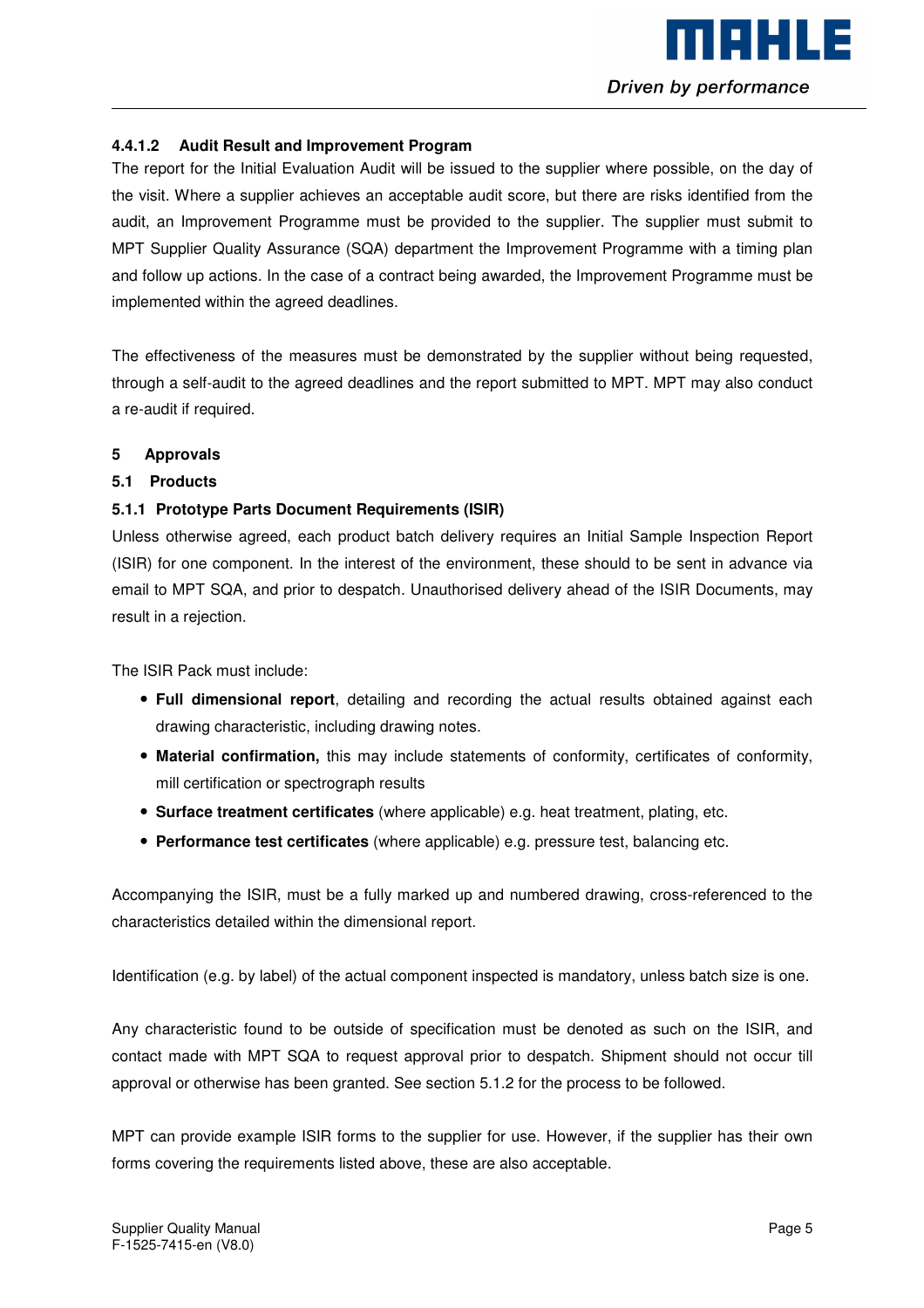

#### **5.1.2 Deviation from specification**

During the course of manufacture or processing of an order, a supplier may find that it cannot meet a specification as detailed in a MPT CAD model or drawing and needs to deviate away from the required specification of the product.

In this instance, it is essential that the supplier contacts MPT Purchasing/SQA as soon as possible explaining the situation. MPT will provide formal approval to the supplier in writing if acceptable.

It is the responsibility of the supplier to request approval from MPT prior to shipment.

All products supplied deviating from specification must be clearly identified (e.g. by appropriate label).

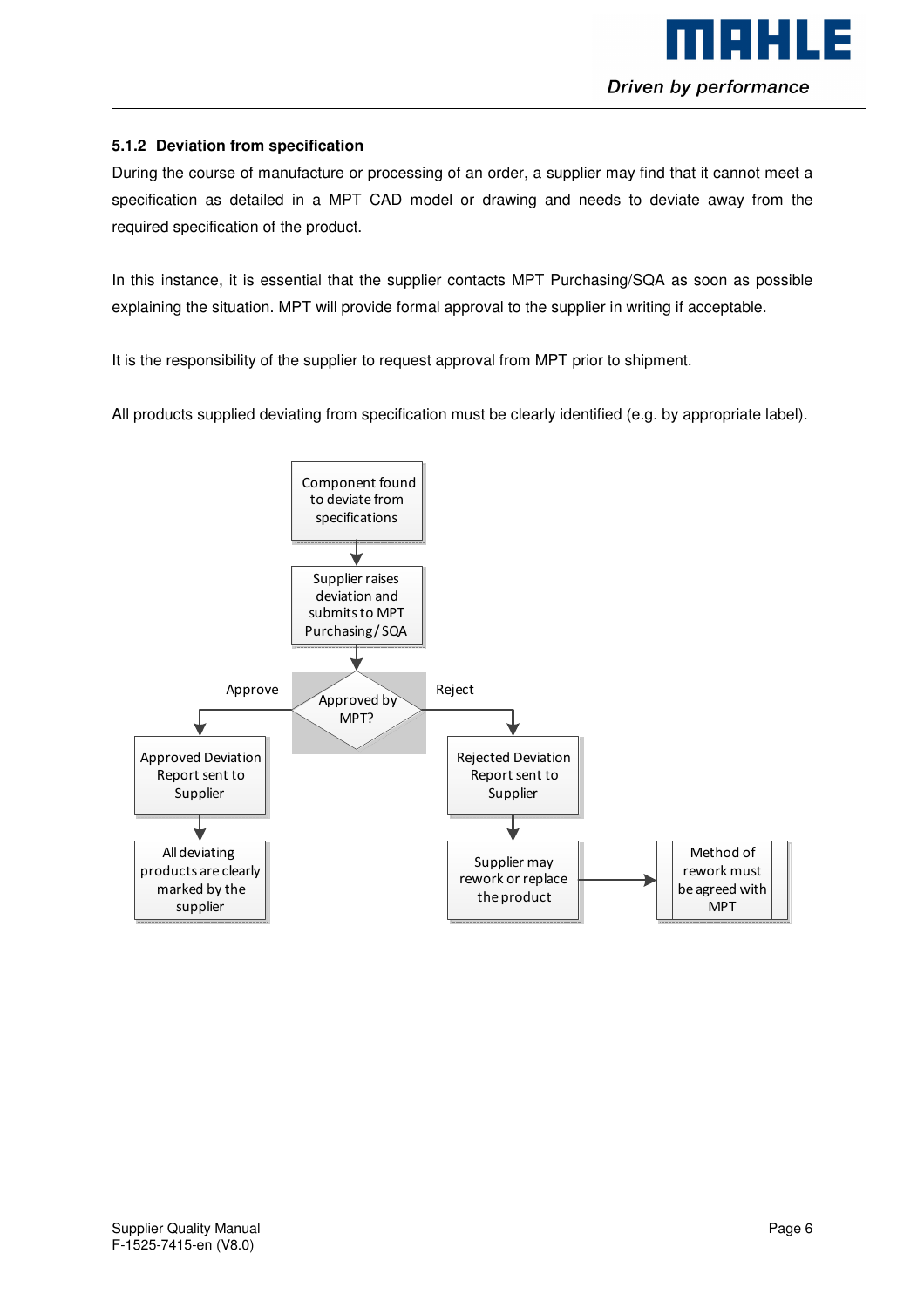

#### **5.2 Return to Vendor (RTV)**

MPT will raise a Reject Note where a product does not meet specification and it is found to be unacceptable for use.

Upon receipt of notification of a Reject, it is the supplier's responsibility to arrange collection at their cost. The supplier may then be given the option of either replacing or reworking the product. The supplier must agree with MPT an acceptable method of rework.

If it is necessary for MPT to carry out the rework due to time constraints, MPT may debit the costs incurred to the supplier.

Any components remaining at MPT after 14 days of notification will remain unpaid and be disposed of accordingly at the suppliers cost.

#### **5.3 Services**

Services provided by a supplier are subject to assessment by MPT that they have been carried out to a satisfactory standard. Payment of the suppliers invoice is formal acceptance that the service provided is acceptable.

Services in relation to a product may include for example, sub contracted; treatments and finishes, testing, analysis, simulation and design activities.

#### **5.4 Methods and Equipment**

MPT does not explicitly define the methods or equipment to be utilised by the supplier, but fully expects the Supplier to utilise the appropriate process, competence, skills, technology, tools, equipment and knowledge to ensure the final product/service fully meets requirements.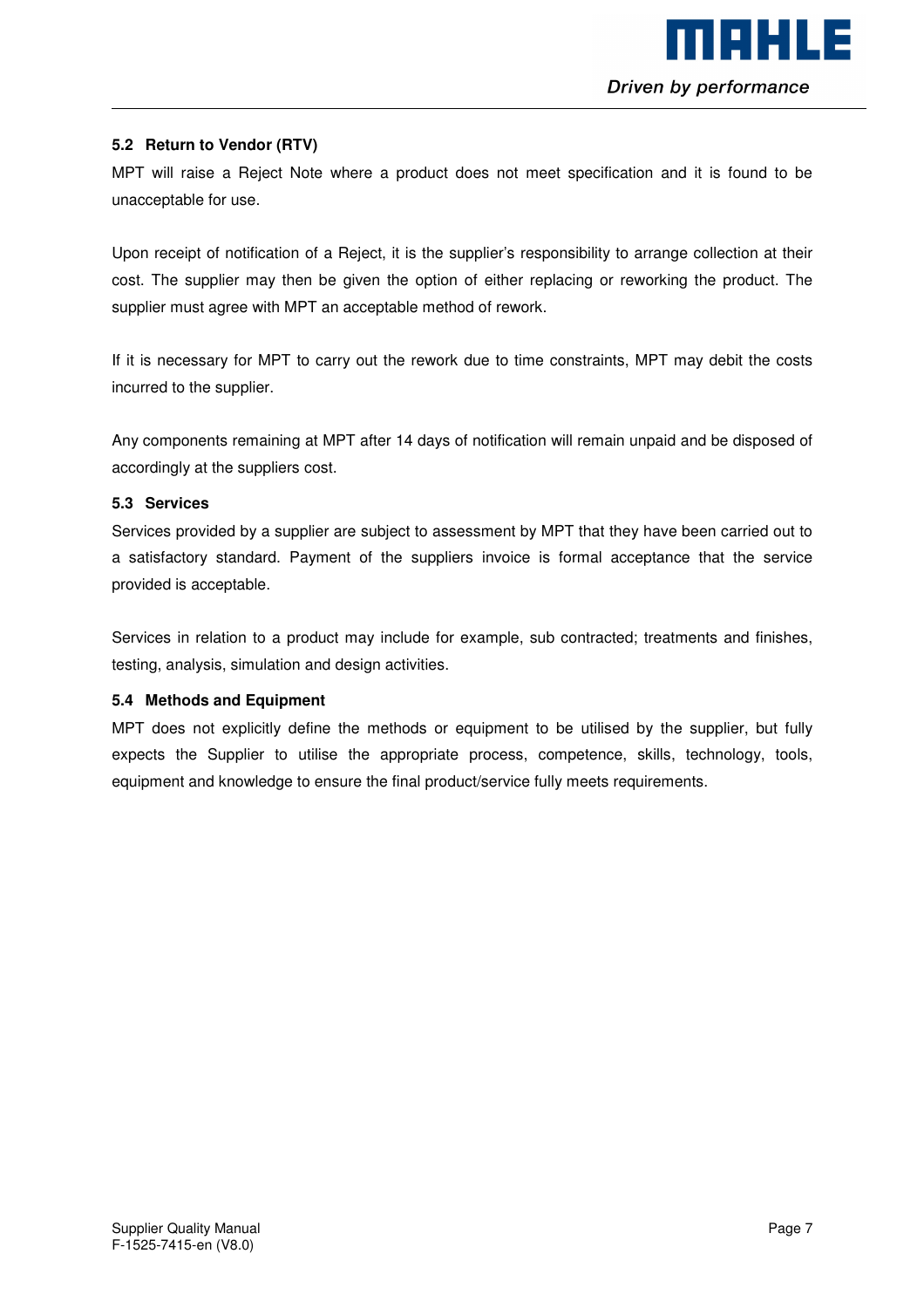

#### **6 Supplier Performance Monitoring and Development**

#### **6.1 Vendor Rating**

Where applied, Vendor Rating is used to give feedback to suppliers regarding their performance on an annual basis.

Supplier performance is reviewed monthly and consolidated across three areas; Quality, Logistics and Business Performance, each being weighted according to importance.

Where a suppliers performance doesn't meet expectations, a Vendor Corrective Action Report (VCAR) will be created. This document identifies areas of concern and is reviewed with the supplier, to plan necessary actions to improve performance to an acceptable level.

The overall aim of Vendor Rating is to promote open and honest communication between MPT and the supplier, with the intention of decreasing the Total Acquisition Cost of components and to improve a suppliers overall performance.

#### **6.2 Complaints Management**

When required, MPT may request that the supplier completes a root cause analysis of the problem using the 8D method. In this case the supplier must report back to MPT within 20 working days, the analysis undertaken, the root cause, the actions taken to correct and prevent recurrence, and how the actions were verified.

#### **7 Payment Terms**

MPT standard payment terms are 60 days end of month following the date of invoice. Payment terms outside of this standard must be agreed with MPT Purchasing in advance on the Vendor Data Sheet or agreed in the Supply Contract.

To avoid delays in payment, the supplier must ensure the MPT Purchase Order number, part number (where applicable), quantity and price (according to the Purchase Order) details are clear and present on the invoice.

#### **8 Delivery Requirements**

The purchase order/schedule defines the required delivery date. The delivery date is binding, where the supplier foresees a problem in achieving the required delivery date, the supplier must inform MPT immediately. Containment actions may be required to avoid delay.

The suppliers delivery/advice note must include the MPT Purchase Order number, quantity delivered, part number and revision level (where applicable) according to the Purchase Order details.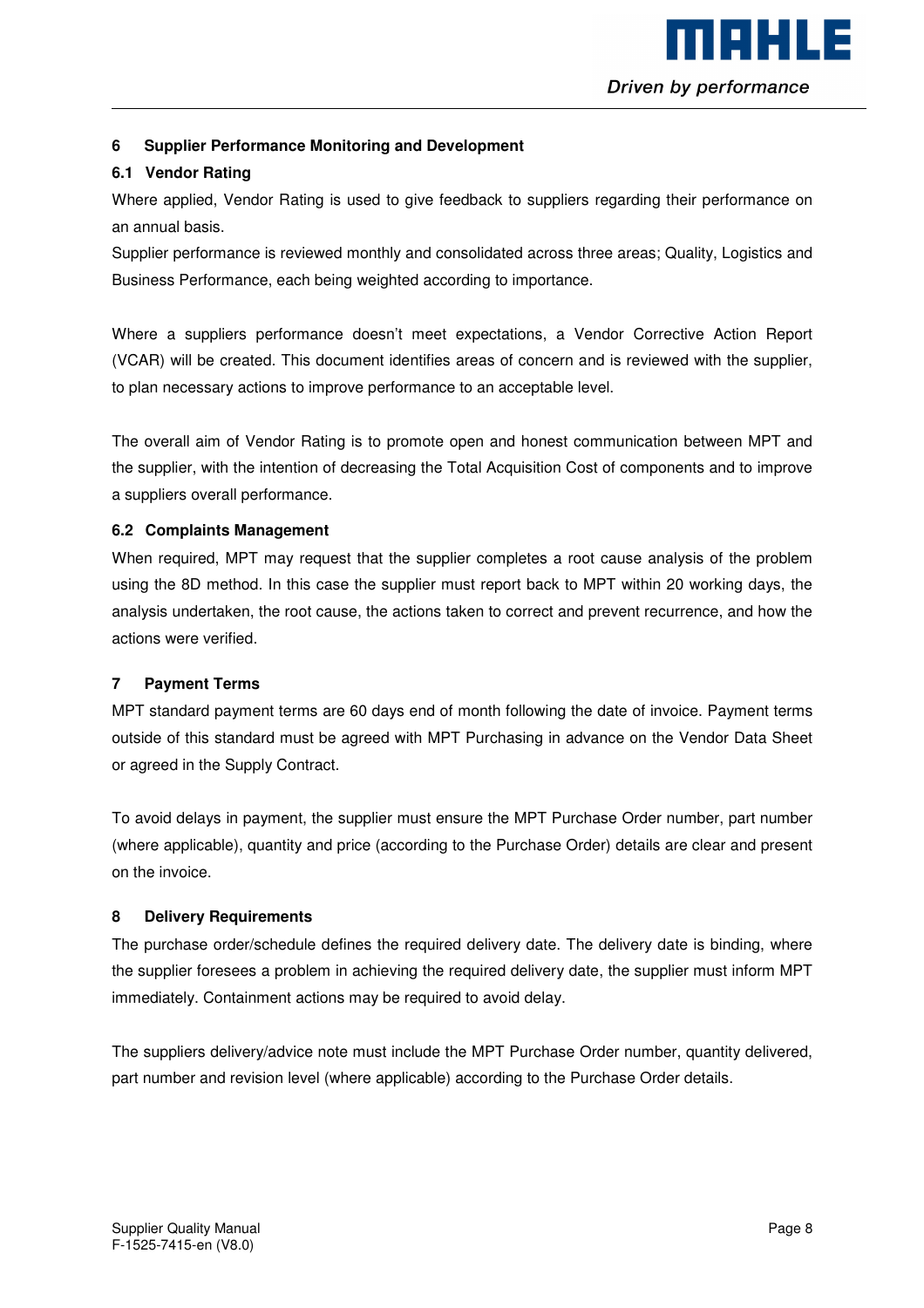

#### **9 Packaging**

The supplier must ensure all deliveries are packaged in a suitable manner for the type of product, weight and transportation methods employed. Whenever possible, reusable or recyclable packaging materials should be used. Components should be protected from transit/handling damage; environmental effects and corrosion. Higher risk commodities, for example electromagnets; must be clearly labelled to identify possible EMI risk for both handling and transportation.

#### **10 Terms and Conditions of Purchase**

Unless otherwise agreed in writing, or where a Supply Agreement is in existence between MPT and the supplier, all Purchase Orders are governed by the MAHLE Terms and Conditions of Purchase.

MAHLE Terms and Conditions of Purchase are also available on the MAHLE Powertrain website.

#### **11 Abbreviations**

| MPT          | <b>MAHLE Powertrain Limited</b>                            |  |
|--------------|------------------------------------------------------------|--|
| <b>RFQ</b>   | <b>Request for Quotation</b>                               |  |
| <b>RTQ</b>   | Response to Quotation                                      |  |
| <b>ISIR</b>  | Initial Sample Inspection Report                           |  |
| 8D           | Eight Disciplines Problem Solving                          |  |
| <b>EMS</b>   | <b>Environmental Management System</b>                     |  |
| <b>SQA</b>   | <b>Supplier Quality Assurance</b>                          |  |
| <b>RASIC</b> | Responsible, Approving, Supporting, Informed and Consulted |  |

#### **12 Referenced Documents**

ISO 9001 ISO 14001 Modern Slavery Act 2015 MAHLE Terms and Conditions of Purchase

F-G-1814-mul MAHLE Supplier 8D-Report F-GEUK-7402-en Vendor Data Sheet F-1525-7409-en ISIR Checklist

#### **13 Links to our websites:**

http://www.mahle-powertrain.com/ http://www.mahle.com/